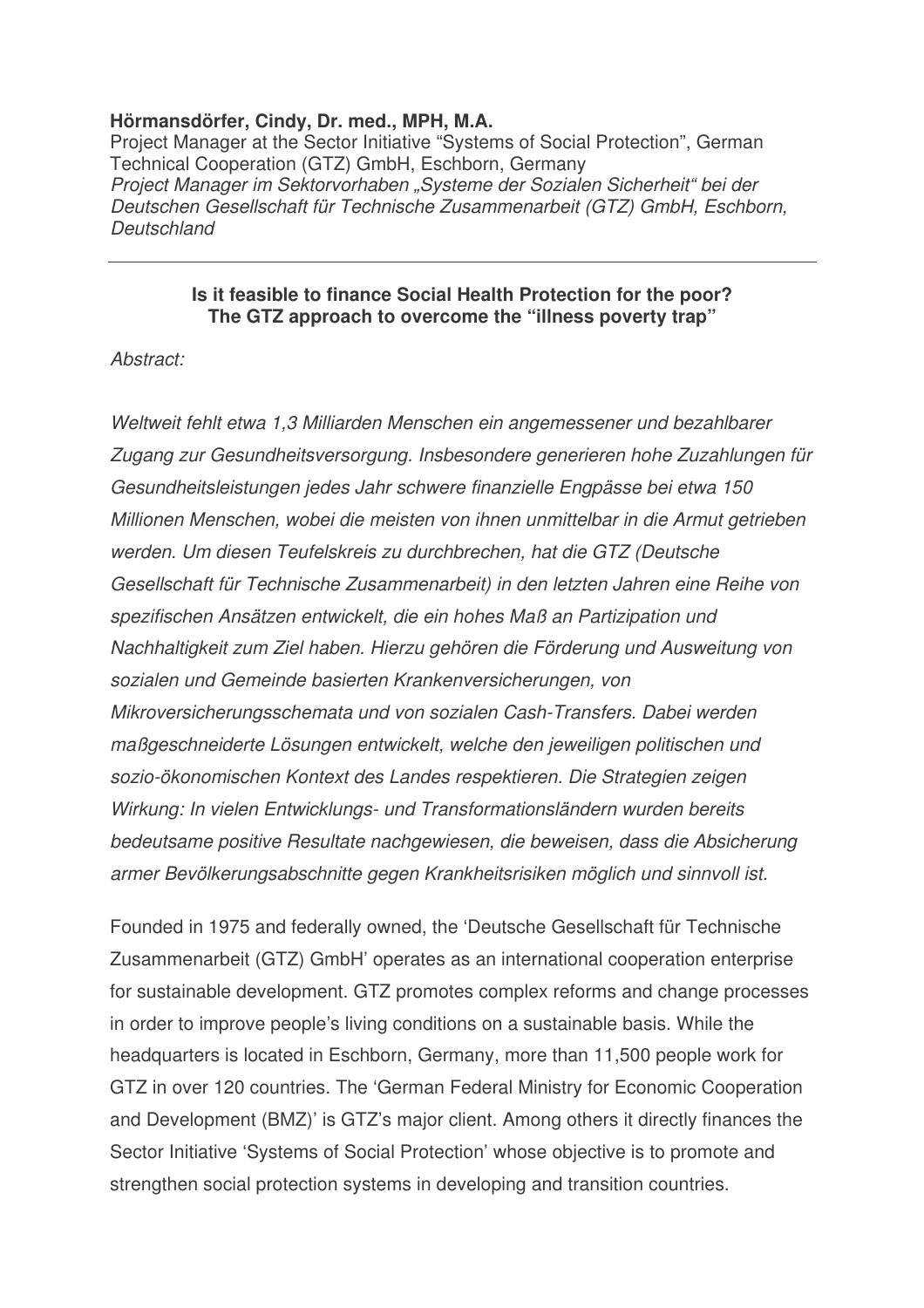## **Background**

Worldwide, 1.3 billion people are deprived access to adequate and affordable health services<sup>1</sup>. The vast majority of them lives in developing and transition countries and belongs to the poor section of society<sup>2</sup>. Among them, children, single parents, and the elderly, as well as people with disabilities and people affected by chronic disease, such as HIV/AIDS, are significantly over-represented<sup>3</sup>. A range of access-preventing barriers may be identified<sup>4</sup>. Often, there is a direct link to inadequate or inexistent health care services, especially in rural areas. As such, the quality of health care provision or the range of medical, surgical, and pharmaceutical interventions may be substantially compromised<sup>4</sup>. At the same time, long-distance travel in combination with infrastructural deficiencies may present a considerable barrier to seeking medical treatment<sup>4</sup>. However, the most important barrier people face is of a financial nature. If the cost for obtaining medical services is high, most notably through out-ofpocket payments, many people refrain from seeking initial or continuous medical care<sup>4</sup>. Every year, high out-of-pocket payments for health services generate severe financial hardship for 150 million people<sup>5</sup>. Most of them are pushed into poverty as a direct consequence<sup>5</sup>.

It must be highlighted that out-of-pocket payments could easily be prevented by a comprehensive prepayment system, for example by a social health insurance scheme. Based on the principle of solidarity, people pay according to their means and receive services according to their needs<sup>6</sup>. Most developing and transition countries have a more or less well developed social health insurance scheme; however, these are regularly linked to the professional sector, and include civil servants and private sector employees. The vast majority of the population, such as the self-employed, the undocumented workers and the unemployed, remain excluded<sup>4</sup>. Although a fraction of these groups may have access to private health insurance schemes, most of them rely on their own financial and social resources in times of illness. These resources are however often severely compromised. On the one hand, people are frequently forced to sell their meagre possessions and ultimately the very basis of their livelihoods in order to meet the costs of medical treatment<sup>4</sup>. On the other hand, social networks are increasingly weakened by migration, conflict, HIV/AIDS, and poverty. The escalating disintegration of informal social arrangements leaves many people without any social protection at all<sup>7</sup>. The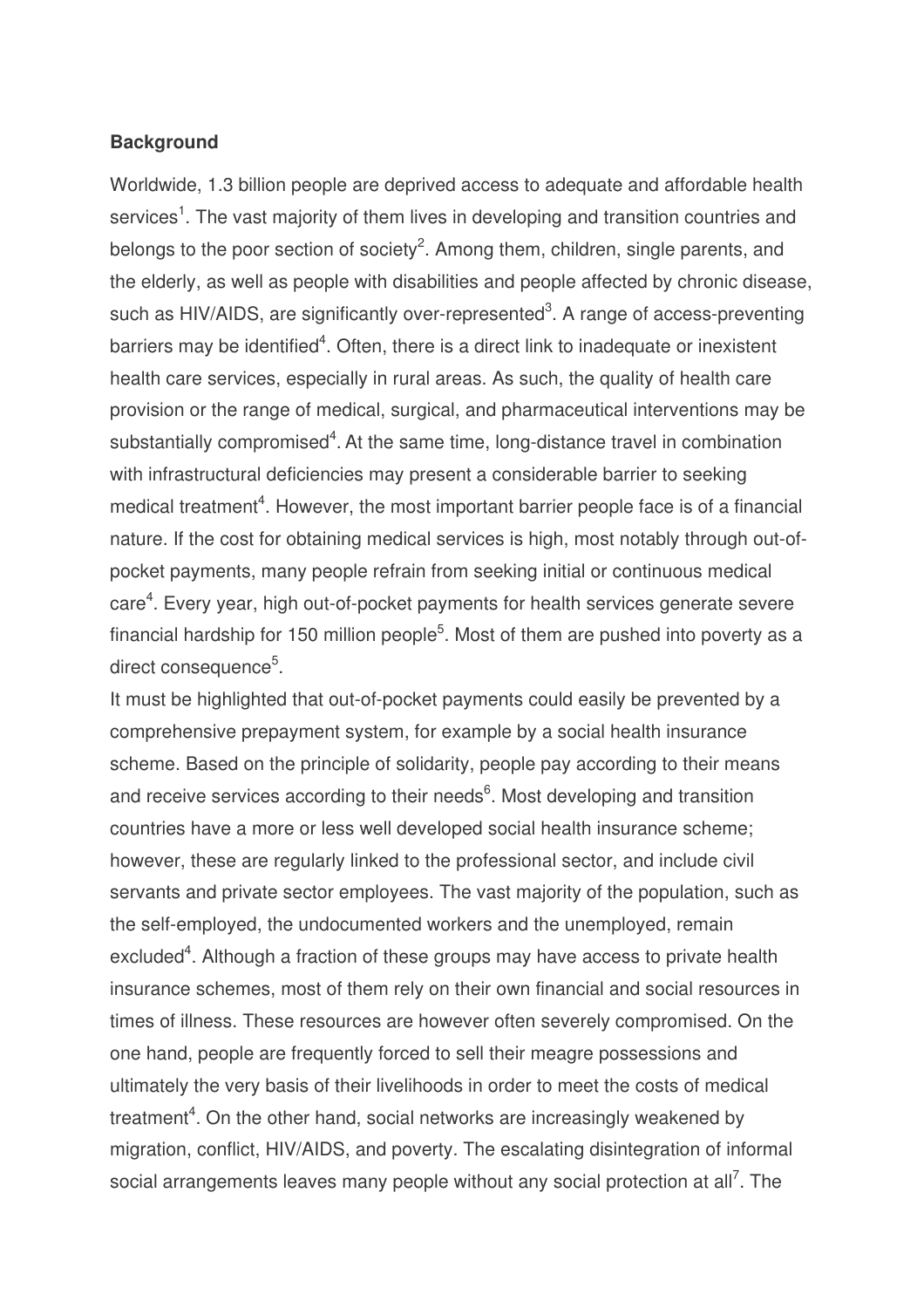remaining networks are often overstretched. Girls, women, or the elderly frequently carry a multiple burden to care for family and community members, while their opportunities to seek formal employment and to generate their own income are substantially reduced<sup>8</sup>.

To summarise, the frequent exclusion of the poor from social protection systems facilitates and reinforces the acute and chronic poverty of millions of people and at the same time severely compromises the economic development of the respective countries<sup>9</sup>. But there is a second catch: In comparison to more affluent social classes, poor people are more regularly affected by illness<sup>10</sup>. Inadequate nutrition, housing and sanitation, unsafe water and a lack of information about disease prevention and treatment all negatively affect the health status of poor people. Further influencing factors are the lack of employment standards and the related higher rate of accidents, stress, social exclusion and unemployment<sup>10</sup>. At the same time, lack of medical treatment frequently results in extended periods of illness leading to both the incapacity to work and the loss of income. It must be underlined that people with disabilities and people living with HIV/AIDS are particularly affected by the latter. As a result, the poor population in developing countries is caught up in a vicious circle – the "illness poverty trap"<sup>4</sup>.

# **Breaking the vicious circle- the GTZ approach**

Within recent years, German technical cooperation has successfully identified and developed specific approaches to overcome this vicious circle. In close cooperation with national and international partners GTZ currently implements the following strategies in developing countries:

### Extending Social and Community-based Health Insurance Coverage

Health insurance systems are a key component of poverty reduction. GTZ enables partner countries in Africa, Asia, and Latin America to establish, organise, and elaborate health care systems financed on the basis of solidarity. Primary targets are the inclusion of the informal sector and the strengthening and scaling up of existing health insurance schemes. GTZ's services include capacity development, policy advisory work, planning support, feasibility studies, introduction and reform of social health protection systems, building management capacity and evaluating health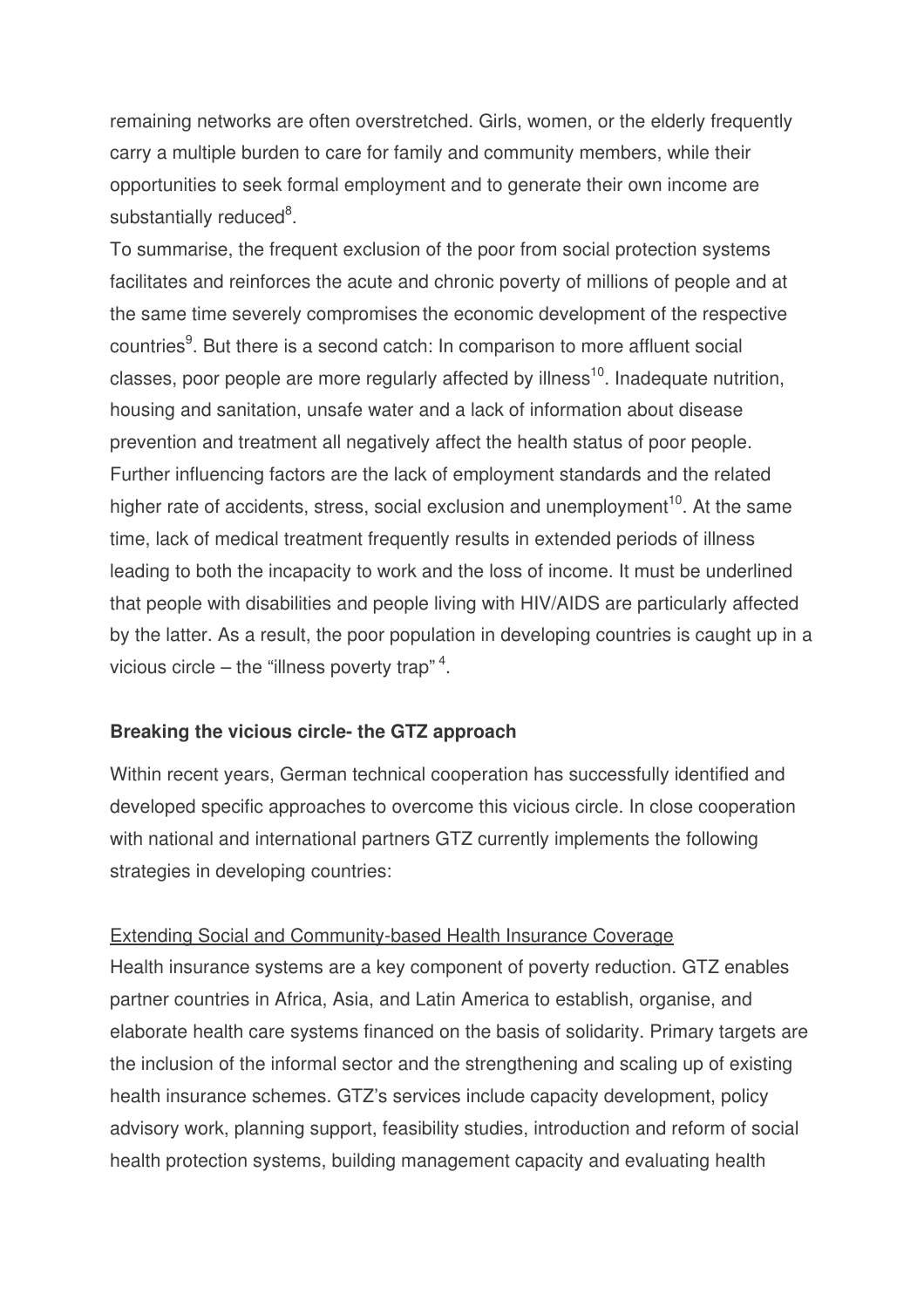insurance schemes. Within this framework, GTZ has developed and implemented the following instruments:

- 1. **SimIns** allows simulation of the financial development health insurance schemes. It illustrates the implications of initial policies, assesses the impact of these schemes on the overall structure of health financing and on public finance, and allows the determination of contributions, utilisation rates, and health care costs.
- 2. **InfoSure** is a monitoring and evaluation tool, which supports the design, implementation, surveying and continuous monitoring of health insurance schemes. It allows for the discovery of innovative approaches and structural weaknesses as well as for new developments within and across different health insurance schemes.
- 3. **'Centre for Health Insurance Competence' (CHIC)** is a concept for networking of smaller private or public health insurers on a regional level. It assists its members by taking charge of management and technical support, by developing insurance products and quality standards and by carrying out seminars and training events. It also represents the interests of local initiatives at a political level.

### Micro-insurance schemes

Micro-insurance schemes are usually self-financed and administered autonomously. They are generally small in size and confined to local communities or self-organised bodies of interest, such as informal workers' associations or micro-credit groups. Micro-insurance schemes may, however, also be run by private commercial insurers. Their low contribution rates make them affordable to low and very-low income groups. GTZ supports the development and integration of different micro-insurance models and products into comprehensive insurance systems which protect individuals in the case of illness, death and old age, loss of housing or means of production due to fire or other natural hazards. In close collaboration with international organisations and other bilateral donors, GTZ contributes to the development of common donor guidelines and innovative insurance products and participates in the design and analysis of case studies.

# Social Cash Transfers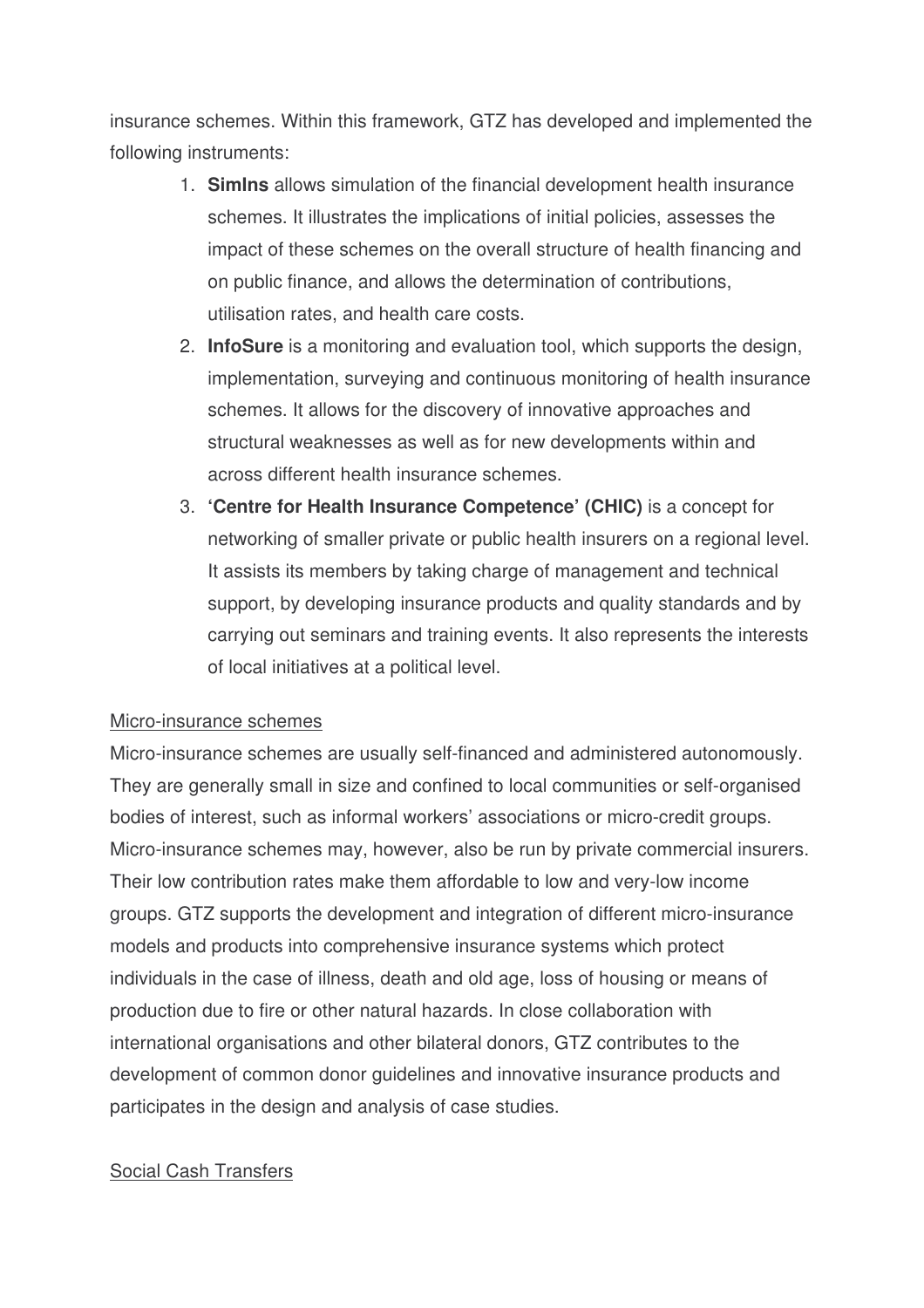GTZ designs basic social protection interventions in order to help the most vulnerable in society to overcome crises without long-term loss of income, and to prevent them from adopting coping mechanisms which have a negative impact on human capital. Social cash transfer schemes provide regular cash grants to destitute households with no or little self-help potential. The target groups of this work stream are the poorest of the poor, who are beyond the reach of self-help promotion. Support is particularly focused on older people, people with disabilities, and families affected by HIV/AIDS. The programmes are a contribution to protecting people's livelihoods and safeguarding children's opportunities to develop. An important objective is to financially enable households to care for ill or disabled family members and to assist the affected people in improving their health status.

### **Impact**

The implementation of these strategies has had a proven positive impact in a series of countries. By respecting the specific political and socio-economic context of the respective country, customised solutions could be implemented, guaranteeing the highest degree of participation and sustainability. Impact studies have shown that social cash transfers and social and community-based health insurance schemes generate a positive preventive effect against internal and external crisis situations, helping to improve the coping mechanisms of the poor.

Access to health care provision as well as financial protection in times of illness has significantly improved in many countries, especially for the poor segments of the population.

Through the development and strengthening of social and community-based health insurance schemes the percentage of insured members of the informal sector has increased considerably. In the Philippines, for example, around 75% of the approximately 250 million inhabitants are now affiliated to the national health insurance scheme PhilHealth. In Kyrgyzstan, 60% of the insured derive from poor households. The financial burden of the poorest 40% of the population has decreased from 7.1% to 4.9% from 2003 until 2006. In addition to improving access to health, SimIns, InfoSure, and CHIC have significantly improved the quality of health insurance schemes in a series of countries.

Social cash transfer schemes have also attained extremely successful results. In Zambia, GTZ assisted the government to implement a scheme in which social cash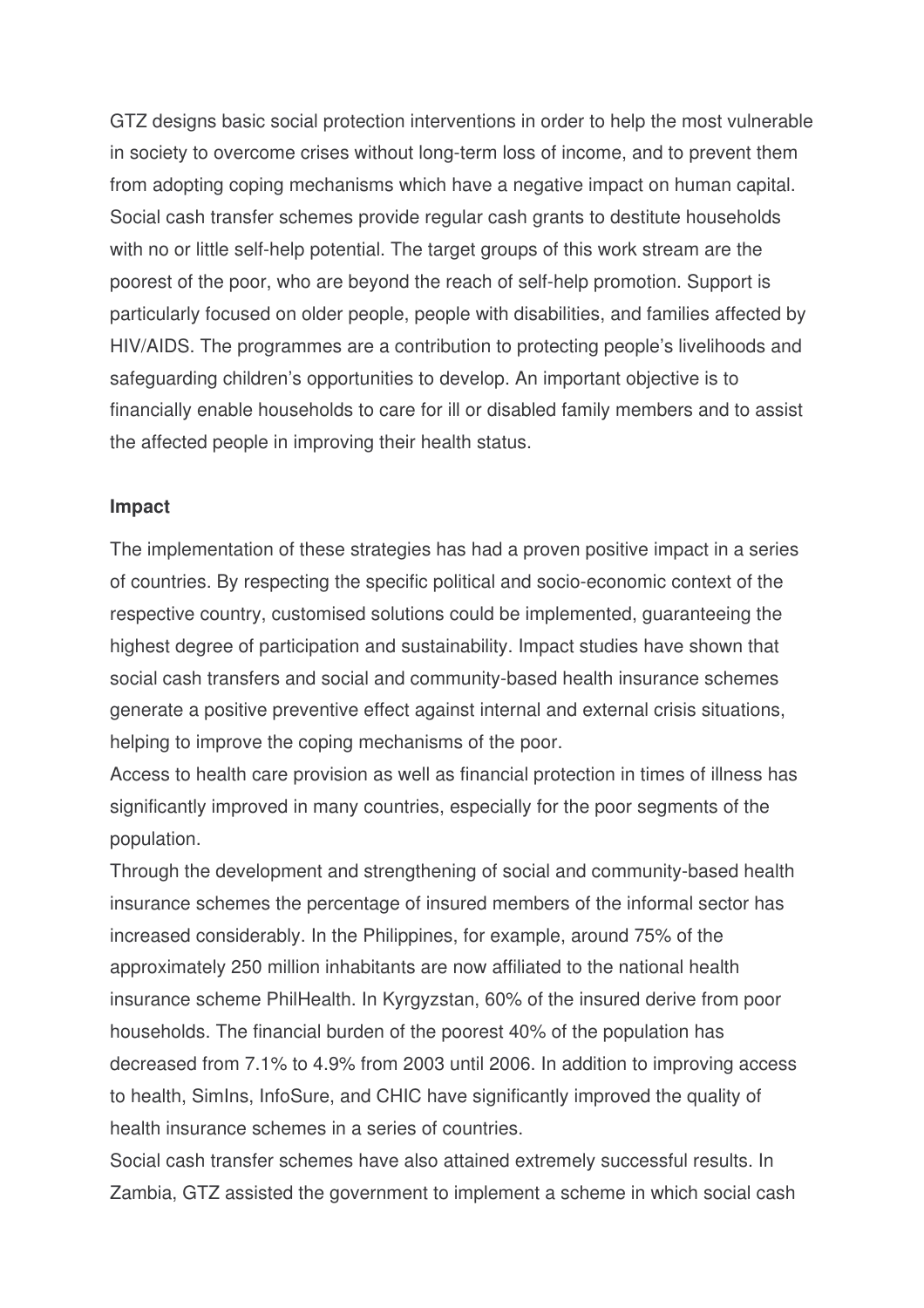transfers are distributed to 11,000 households, generating significant improvements in the nutritional status of the beneficiaries, increasing children's school attendance and boosting the local economy. At the same time, by reacting to demand-side deficiencies, social cash transfers constitute an important instrument for the continuous utilisation of health services. In particular, the respective families are able to pay for transport in order to attain access to health care providers. In other countries, such as Mexico and El Salvador, cash transfers are conditional, bound to regular school attendance or preventive medical check-ups. Studies in El Salvador confirmed a consecutive increase in school attendance between 6% and 23%. Preventive medical check-ups for children and pregnant women rose more than 40%. To sum up, the strategies implemented by GTZ resulted in a significant impact on access to health services and consequently on the health status of the poor sections of society in the countries of intervention.

## **Conclusion**

GTZ's work demonstrated that poor people are insurable and that it is possible to develop customised strategies which are able to break the poverty-illness-trap. As part of the continuous improvement of this methodology, GTZ is currently developing concepts for a stronger link between health insurance and social protection schemes for an even more holistic and coherent approach in the future.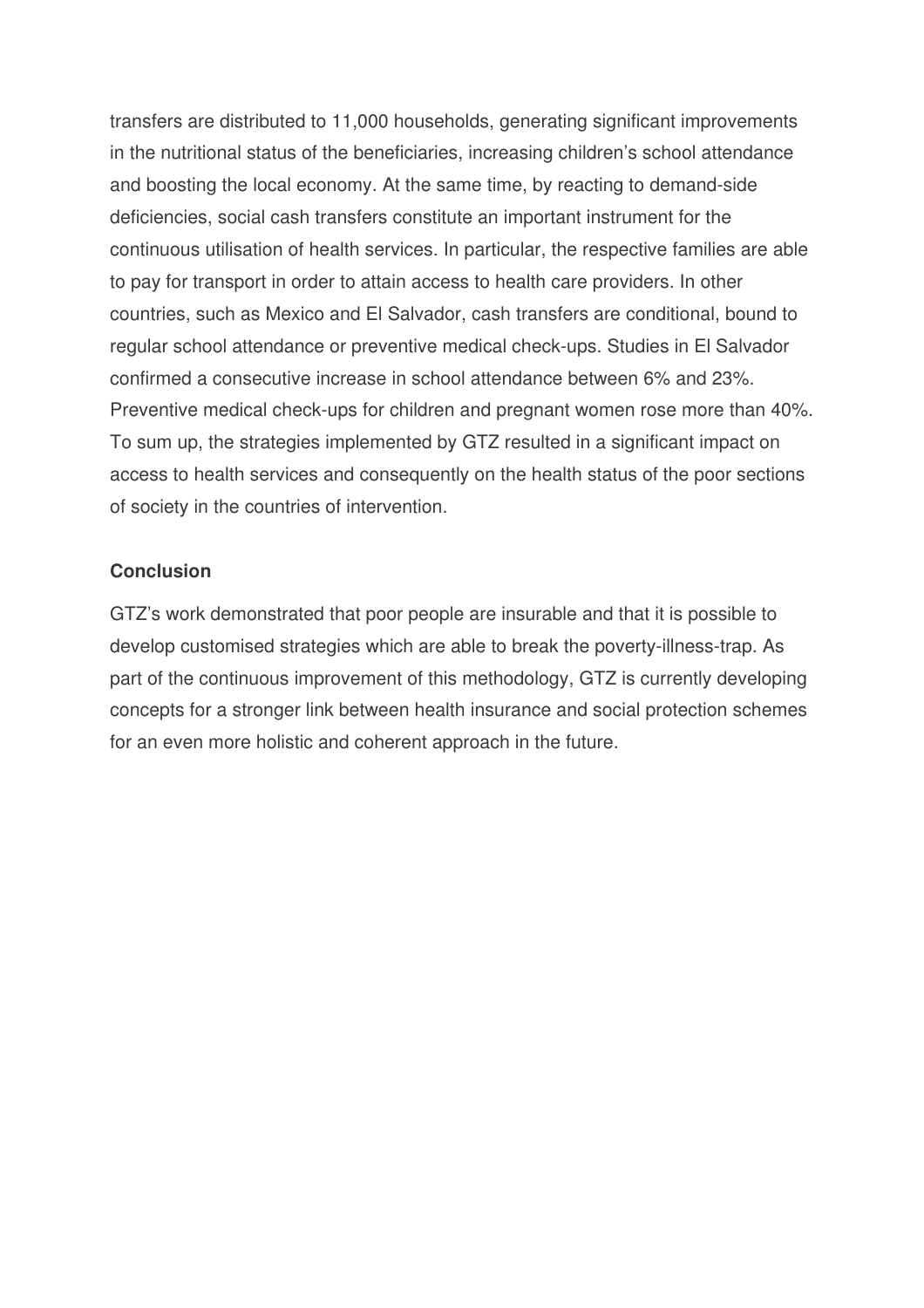# **Providing for Health Initiative (P4H)- An International Partnership in Social Health Protection**

Only modest progress has been made in meeting the Health Millennium Development Goals (MDGs) despite increased international funding for - and commitment to - health. P4H was welcomed at the G8 Summit in Heiligendamm in June 2007 as a means to work towards sustainable and equitable financing of health systems and improved access to quality health services.<sup>1</sup>

On behalf of the BMZ, GTZ works together with the WHO on the further development and implementation of P4H. The principal objective is to strengthen health systems their organisation, governance and financing—by putting appropriate social health protection mechanisms in place with a view to achieving universal coverage. The initiative will support partner countries in their efforts to incorporate social health protection into national health plans and programmes, including those programmes which are being financed in the framework of internationally agreed health sector support. Through this, P4H will also contribute towards harmonising international health sector support in accordance with the Paris Agenda.

Specific objectives of P4H are:

- to enhance harmonisation of external and domestic funds for expanding social health protection
- to increase and improve utilisation of domestic and international resources (e.g. vertical funds such as the GFATM, GAVI, SWAps) for the development of equitable and sustainable social health protection structures
- to provide timely coordinated support for the formulation of pertinent policy options and the implementation of national strategies;
- to facilitate sharing of experiences on social protection in health and learning across countries.

<sup>1</sup> Growth and Responsibility in Africa. G8 Summit Declaration (8 June 2007), Paragraph 62: http://www.g-8.de/Content/DE/Artikel/G8Gipfel/Anlage/Abschlusserkl\_C3\_A4rungen/WV-afrika-en.html